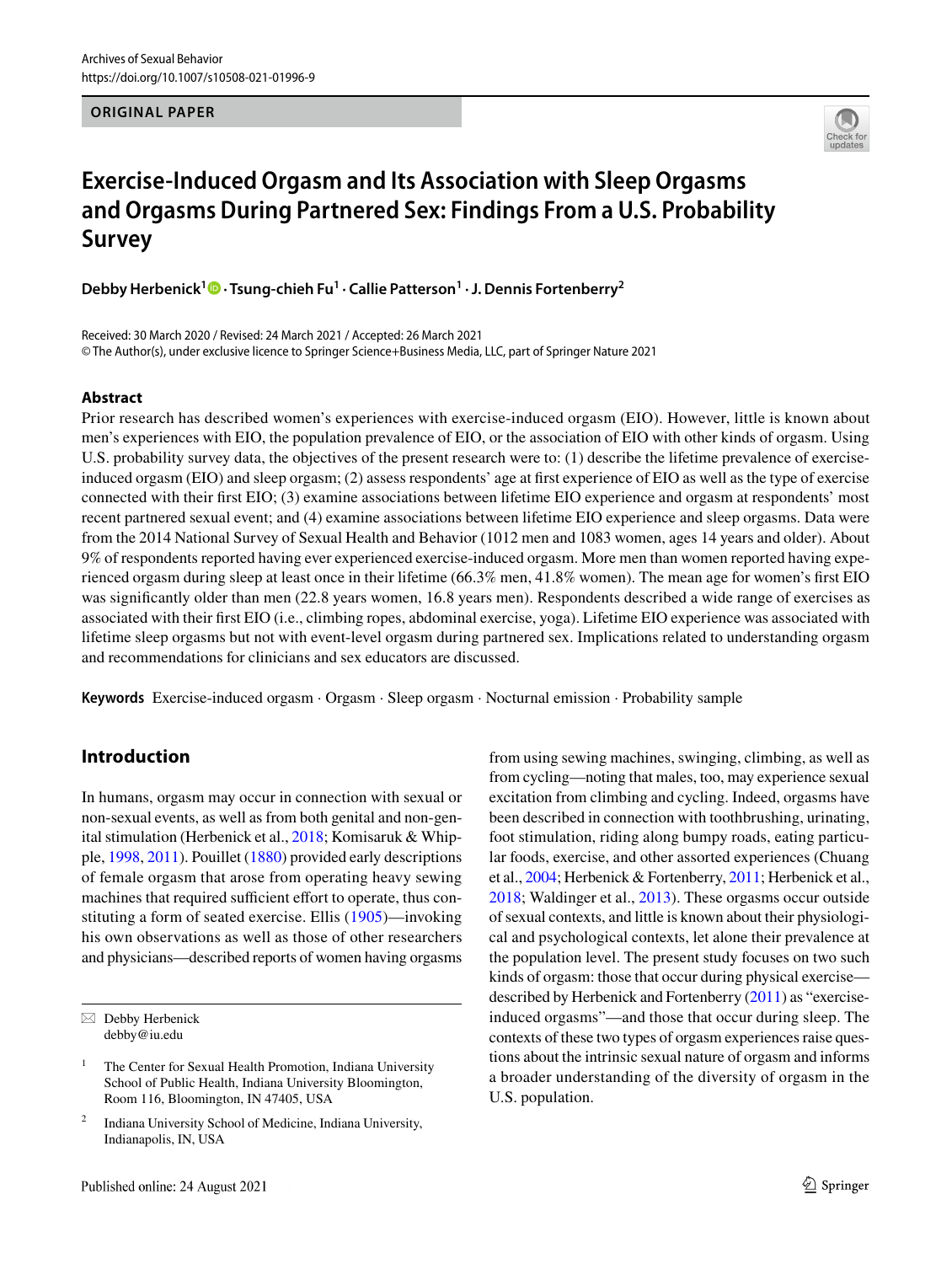#### **Exercise‑Induced Orgasm**

In their reports of interviews with thousands of people living in the United States, Kinsey et al. ([1948,](#page-9-6) [1953](#page-9-7)) ventured that about 5% of people had experienced orgasms from physical exercise or muscular tension. However, questions about orgasms during exercise were not standardized in their interviews, and thus their estimate was based largely on information volunteered by respondents.

To our knowledge, there has been only one systematic study of exercise-induced orgasm (EIO) (Herbenick & Fortenberry, [2011\)](#page-9-4). That study used an online convenience survey that specifically recruited women who had prior experience with sexual arousal or orgasm from exercise. Thus, the study design was not situated to estimate a population-based prevalence of EIO. Also, the researchers surveyed only women, leaving men's experience with exercise orgasms unexamined. In their convenience survey, Herbenick and Fortenberry found that women reported an average age of 19 years at first EIO experience and that the kinds of exercise participants recalled as most often associated with their first EIO were traditional abdominal exercises (e.g., sit-ups, crunches, Roman's chair leg raises), climbing ropes or poles, and lifting weights—all of which engage the core musculature as part of strength training or stabilization (e.g., Oliva-Lozano & Muyor, [2020](#page-9-8)). This finding was consistent with descriptions of EIO in popular media, where the term "coregasm" was first coined by editors at *Men's Health* magazine to reflect correspondence they had received from their readers about unexpectedly experiencing orgasms during exercises that engage core abdominal musculature, whether for strength or for stability (Men's Health, [2007](#page-9-9)).

Most women in the Herbenick and Fortenberry [\(2011\)](#page-9-4) survey indicated that they didn't fantasize sexually in connection with experiencing EIO; also, most generally felt happy about their experience. However, the survey did not assess any aspects of respondents' orgasm experiences outside of the exercise context, even though doing so might have helped to situate EIO within broader experiences of genital response and orgasm. For example, it is not known to what extent EIO is an idiosyncratic experience—a bodily quirk, even—or if it reflects something larger about how a person's body and orgasmic response are organized. The present research extends the limited literature on EIO by—in a U.S. nationally representative sample—assessing participants' age at first EIO experience, examining EIO among men as well as adolescents, and exploring relationships between EIO and other kinds or orgasm, including orgasms that occur during sleep.

#### **Sleep Orgasms**

Relatively little is known about orgasm occurring during sleep, particularly for women. Orgasms occurring during sleep have sometimes been called "nocturnal orgasms" but may more accurately be called "sleep orgasms" given that people vary as to the time of day they sleep. Historical accounts of women's sleep orgasms were often written by men, who suggested that women's orgasms occurred due to lack of a sexual outlet, such as prior to becoming coitally experienced or after having been widowed (Ellis, [1905;](#page-8-0) Tilt, [1881\)](#page-9-10). These early writings often indicate that women's sleep orgasms were understood as pathological and in need of medical treatment (Tilt, [1881\)](#page-9-10). Men's sleep emissions were similarly pathologized, with speculation about nocturnal emissions reflecting mental illness or sinfulness (Ellis, [1905](#page-8-0)). More research has addressed nocturnal emissions (also called "wet dreams") but mostly among pubertal and adolescent men. Nocturnal emissions appear to occur most frequently in 12- to 16-year old adolescent males, with most adolescent males reporting having experienced them prior to maturing past high school (Ellis, [1905;](#page-8-0) Hughes, [1926;](#page-9-11) Ramsey, [1943](#page-9-12)). Much of the nocturnal emission research has been concerned with linking the frequency of nocturnal emission in young males to a range of other sexual behaviors and outcomes including masturbation (Gul et al., [2018](#page-8-2)), pornography use (Yu, [2012\)](#page-9-13), sexual risk (STI), sexual debut, and sexual intercourse more generally (Lee et al., [2016\)](#page-9-14). It is not clear to what extent nocturnal emissions are associated with orgasm.

Fisher et al. [\(1983\)](#page-8-3) used vaginal thermoconductance methods to demonstrate that females experience sexual excitation during REM sleep, similar to cycles of penile erection synchronous with REM sleep, which may be related to the experience of sleep orgasm. In their convenience interview sample, Kinsey et al. [\(1953](#page-9-7)) described sleep orgasm in men and women, with 37% of their subjects reporting that they had experienced nocturnal orgasm by 45 years of age. Other convenience samples had found prevalence of sleep orgasms varying from 22% (Henton, [1976\)](#page-9-15) to 37% (Wells, [1986\)](#page-9-16) to 47% (Tapia et al. [1958](#page-9-17)). Fisher et al. ([1983](#page-8-3)) demonstrated that increases in vaginal blood flow (VBF) were associated with dreams that contained sexual content. Whether the experience of orgasm is preceded or accompanied by sexual dreams has been supported by only a handful of studies, with some respondents associating sexual dreams with their experience of sleep orgasm and others describing non-sexual dreams associated with sleep orgasms (Ellis, [1905](#page-8-0); Henton, [1976](#page-9-15); Kinsey et al., [1953;](#page-9-7) Pirzada et al., [2019](#page-9-18); Schenck, [2015](#page-9-19); Winokur et al., [1959](#page-9-20)).

Ellis [\(1905\)](#page-8-0) speculated that "involuntary sexual orgasm during sleep" could occur as a consequence of experiencing sexual excitation, but not orgasm, from activities such as using sewing machines (for women) or cycling (for men). Other scholars have indicated that sleep orgasm experience may be related to experiencing orgasms by other means, suggesting that the experience of sleep orgasm is positively correlated with the ease of orgasm during intercourse or other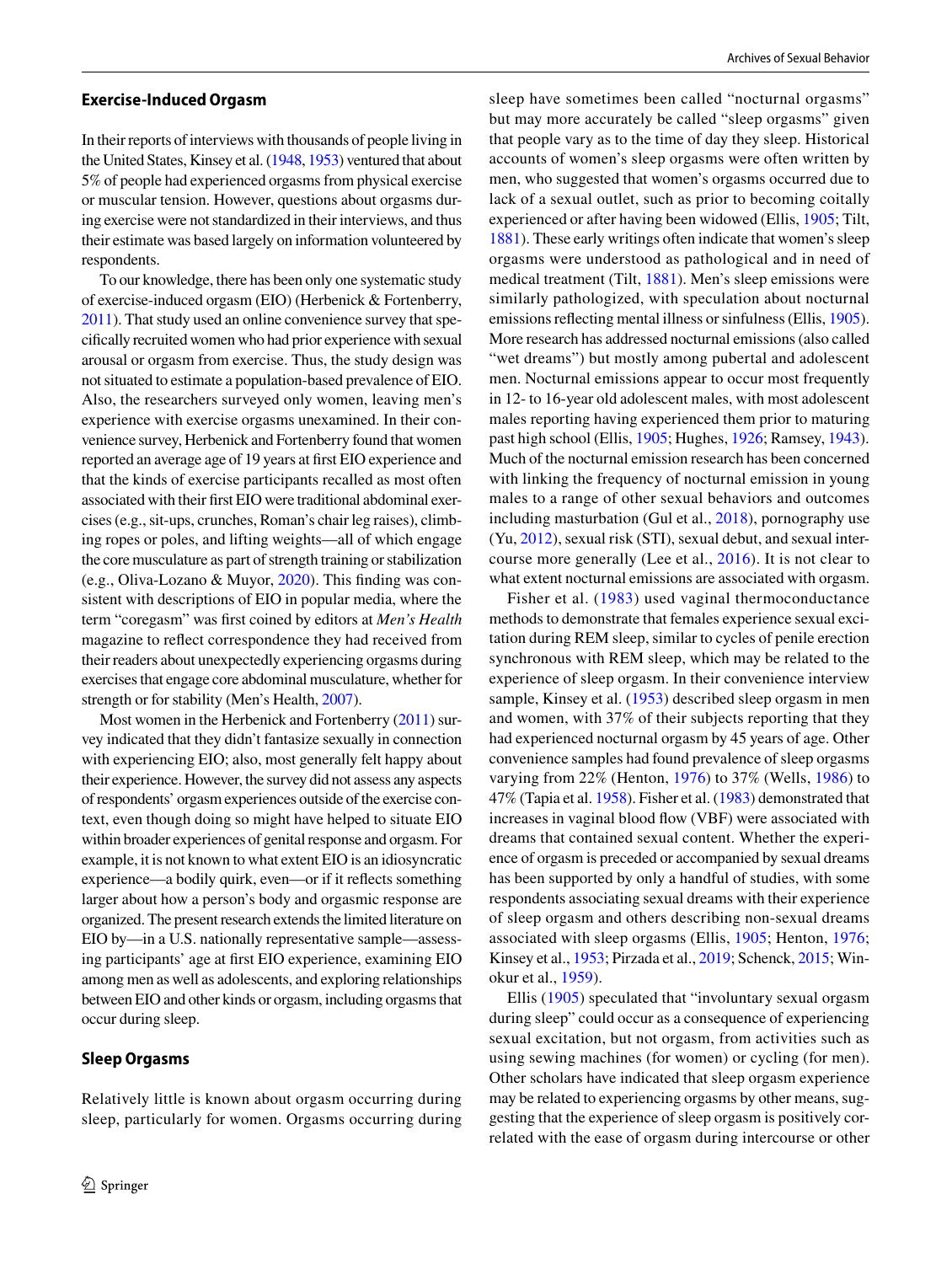kinds of sexual stimulation (Kinsey et al., [1953](#page-9-7); Wells, [1983](#page-9-21)). We were interested in possible connections between sleep orgasms and EIO as those who experience EIO have often described exercise orgasms as spontaneous, involuntary, surprising – in that way, similar to sleep orgasms (e.g., Herbenick & Fortenberry, [2011;](#page-9-4) Herbenick et al., [2018;](#page-9-0) Kinsey et al., [1948](#page-9-6), [1953](#page-9-7)).

### **Aims**

There were several purposes of the present research. Using data from a U.S. probability survey of individuals aged 14 + , we aimed to: (1) describe the lifetime prevalence of EIO as well as sleep orgasm; (2) assess respondents' age at first experience of EIO as well as their recollection of the kind of exercise that provoked their first EIO; (3) examine associations between lifetime EIO experience and orgasm at respondents' most recent partnered sexual event; and (4) examine associations between lifetime EIO experience and sleep orgasms.

# **Method**

### **Respondents**

Data for the present analyses were from the 2014 National Survey of Sexual Health and Behavior (NSSHB), a U.S. nationally representative probability survey of adolescents and adults. The first wave of the NSSHB was administered in 2009 (Herbenick et al., [2010\)](#page-9-22); the 2014 NSSHB represents the fourth wave of data collection. Study protocols and instruments were reviewed and approved by the institutional review board at Indiana University. Respondents were recruited in fall 2014 from the Ipsos (formerly GfK) KnowledgePanel®, a nationally representative probability-based online panel. KnowledgePanel® members have been recruited to participate in a wide range of nationally representative surveys, including on topics related to health and human sexual behavior (e.g., Chang & Krosnick, [2009;](#page-8-4) Eisenberg et al., [2011](#page-8-5); Harris et al., [2009](#page-9-23); Herbenick et al., [2020](#page-9-24); Rowen et al., [2016](#page-9-25));

KnowledgePanel® members are first identified and recruited using address-based sampling methodologies that utilize the U.S. Postal Service's Delivery Sequence File. Random selection is used to identify households to join the panel; invitations are sent through mailings and a follow-up phone call. Households that do not have Internet connectivity are offered access to facilitate participation. KnowledgePanel® members can earn points for participating in surveys; they can then accumulate these points and exchange points for cash or merchandise.

In regard to this specific study, Ipsos sent Knowledge-Panel® members an email invitation indicating that a new survey was available. Adult members of KnowledgePanel® were recruited directly with these email invitations whereas adolescents ages 14–17 were recruited through their parents, who were themselves adult members of the Knowledge-Panel®. These parents or legal guardians were asked for their consent to invite their adolescent into the study; they were also asked to give their adolescent privacy for study participation. Individuals were told that the survey was confidential.

A total of 4596 KnowledgePanel® members were sent survey invitations with a follow-up email sent to non-responders three days into data collection. Of these 4596 individuals, a total of 2648 (57.6%) clicked on the study link to read about the research and 2098 (1674 adults and 424 adolescents) completed the survey. In total, 45.6% of those invited completed the survey. Three adolescent surveys appeared to be mischievous and were excluded from analyses, leaving 421 adolescent cases. The survey was cross-sectional and survey completion took place online; median completion time was 16 min. Although the sample is meant to be nationally representative, Ipsos prepares statistical weights to correct for nonresponse or under/over-coverage; they did so using the March 2014 supplement of the Current Population Survey and the following variables: age, gender, education, race/ ethnicity, household income, Census region, metropolitan area, and Internet access. We used weighted data for the present analyses.

#### **Measures**

Ipsos asks KnowledgePanel® members numerous demographic profile questions upon enrollment and updates these at least annually during panel retention. Thus, certain demographic data (e.g., age, gender, race/ethnicity, education, annual household income) were included in the de-identified dataset and were not asked again in the survey. Other demographic items such as sexual orientation and current relationship status were developed by the research team and administered as part of the present survey.

#### **Exercise‑Induced Orgasm**

Respondents were asked, "Thinking about your entire life, how many times have you had an orgasm while you were engaging in physical exercise (e.g., such as sit-ups, ab exercises, yoga, running, lifting weights, climbing, etc.)." Response choices were Never, 1 or 2 times, 3 to 5 times, 6 to 10 times, and more than 10 times. Those reporting lifetime EIO experience were asked how old they were the first time it happened. They were also asked "What kind of exercise were you doing the first time this happened to you?" and presented with a textbox for response entry.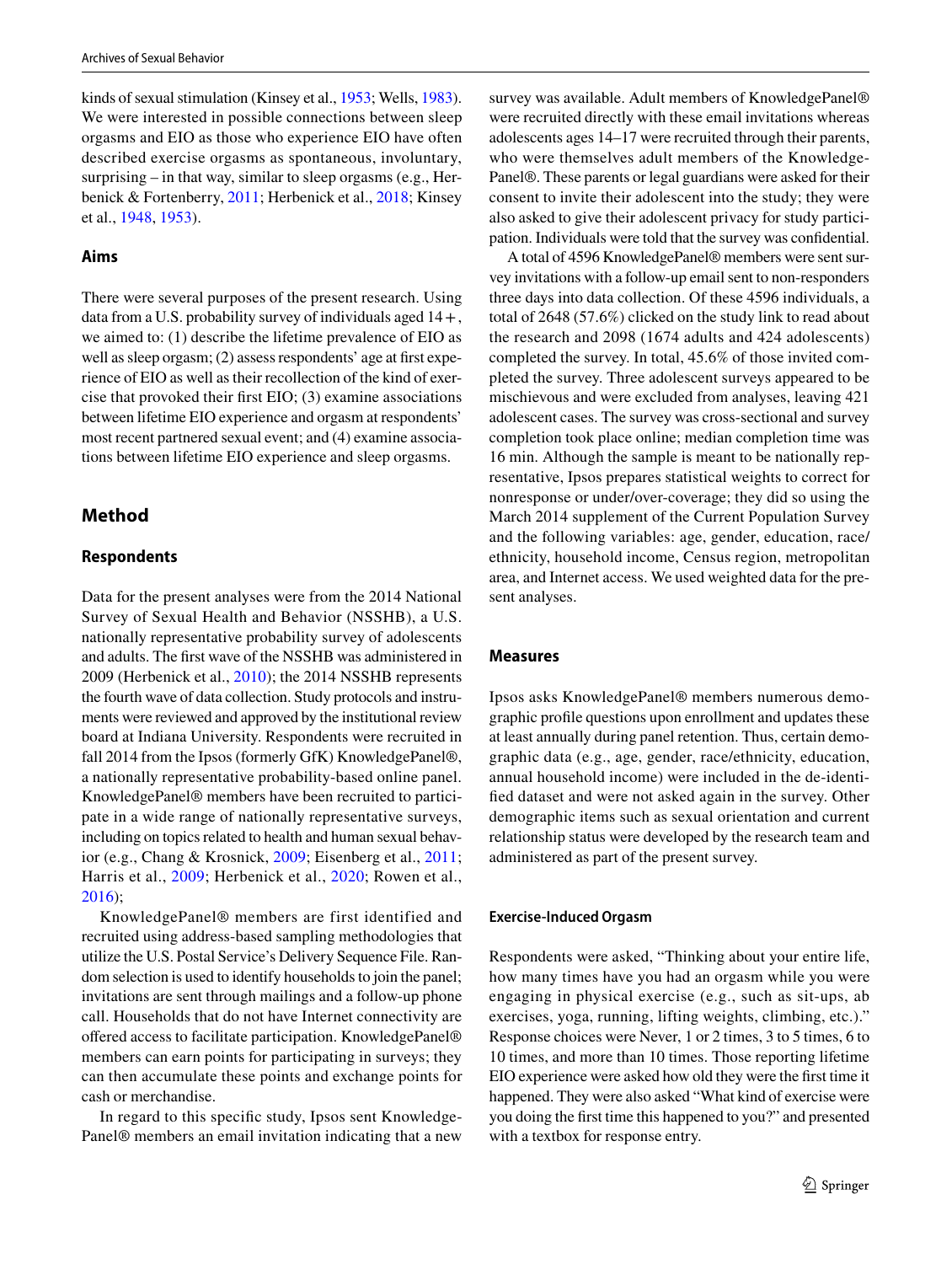#### **Lifetime Sleep Orgasm Experience**

Respondents were asked, "Thinking about your entire life, how many times have you had an orgasm while you were sleeping?" Response choices were Never to More than 10 times, as above.

### **Event‑Level Orgasm**

Respondents who reported a most recent partnered sexual experience were asked, "During this most recent sexual experience, did you have an orgasm?" Response choices were: Yes, I had one orgasm; Yes, I had more than one orgasm; No, I did not have an orgasm; and Not Sure.

# **Statistical Analysis**

All statistical analyses were conducted using the Stata software version 15. Sociodemographic characteristics, lifetime number of EIO, age at first EIO, and lifetime number of sleep orgasms were stratified by gender. Ages at first EIO listed as younger than 3 were recoded as missing  $(n=4)$ , as memories may be less reliable under the age of 3 (Eacott & Crawley, [1998\)](#page-8-6). Chi-squared tests (for categorical variables) and *t*-tests (for continuous variables) were used to identify statistically significant differences between gender; a *p*-value of less than .05 was considered statistically significant. Lifetime number of EIO and sleep orgasms were dichotomized into those who have had any number of such orgasms versus those without such experiences. Event-level orgasm during the last sexual event was cross-tabulated by the dichotomized EIO variable to explore potential associations; chi-squared tests were used to determine if a statistically significant association exists between orgasm during sexual activity and EIO. Spearman correlation was calculated to describe the association between the frequency of exercise orgasms and the frequency of sleep orgasms. Weighted ordinal logistic regression was used to determine if the frequency of sleep orgasms was associated with the frequency of EIO, separately for men and women. Covariates that were statistically significantly associated with EIO were entered into the final model to account for potential confounding. In the final model, we adjusted for race/ ethnicity (White/Black/other/Hispanic/multiple races or ethnicities), education (less than high school/high school/ some college/bachelor's degree or higher), and annual household income (< \$25,000/\$25,000-\$49,999/50,000-  $$74,999/ \ge $75,000$ . Those who reported any EIO experience in their lifetime reported the type of exercise that had provoked their first EIO; these text responses were examined separately by gender.

## **Results**

### **Respondent Characteristics**

The weighted study sample was composed of 1012 (48.3%) men and 1,083 (51.7%) women ages 14+ . Approximately two-thirds of the sample reported being white, non-Hispanic, 30% reported having a bachelor's degree or higher, and about 40% reported having an annual household income of \$75,000 USD or more (Table [1](#page-4-0)). About half of respondents were married. No gender differences were observed with respect to age, race/ethnicity, education, household income, or current relationship status. Most respondents identified as heterosexual or straight, with slightly more men self-identifying as gay and more women describing themselves as bisexual  $(p=.023)$ .

# **Exercise‑Induced Orgasm: Prevalence, Age and Exercise Type**

About 9% of the total sample reported having experienced EIO one or more times, with no statistically significant difference in the number of times observed between women and men (Table [2\)](#page-5-0). Most EIO-experienced respondents reported 10 or fewer instances of EIO.

Among those who reported lifetime EIO, women's mean age of first EIO was significantly older than men's age of first EIO; 22.8 years for women  $SD = 10.2$ , range 9–70; median = 20.0) versus 16.5 years for men  $SD = 6.2$ , range 9–43; median = 16.0);  $p = .001$ . As shown in Table [3,](#page-6-0) respondents reported a wide range of exercises associated with their first EIO. Some of the most commonly described exercises across genders were traditional abdominal exercises, lifting weights, running, biking/cycling, and climbing roles or poles. Some respondents specifically referenced childhood or adolescent physical education (P.E.) class activities (e.g., rope climbing), sports (e.g., wrestling), or other childhood activities such as climbing poles on swing sets.

# **Sleep Orgasms**

We found that 66.3% of men and 41.8% of women reported having ever experienced sleep orgasm. When thinking about their whole lives, men reported significantly more orgasms during sleep than women  $(p < .001)$ . As shown in Table [2,](#page-5-0) most respondents who reported sleep orgasms indicated that they occurred ten or fewer times. However, 16.6% of men and 12.8% of women who reported sleep orgasms indicated that they had experienced them more often.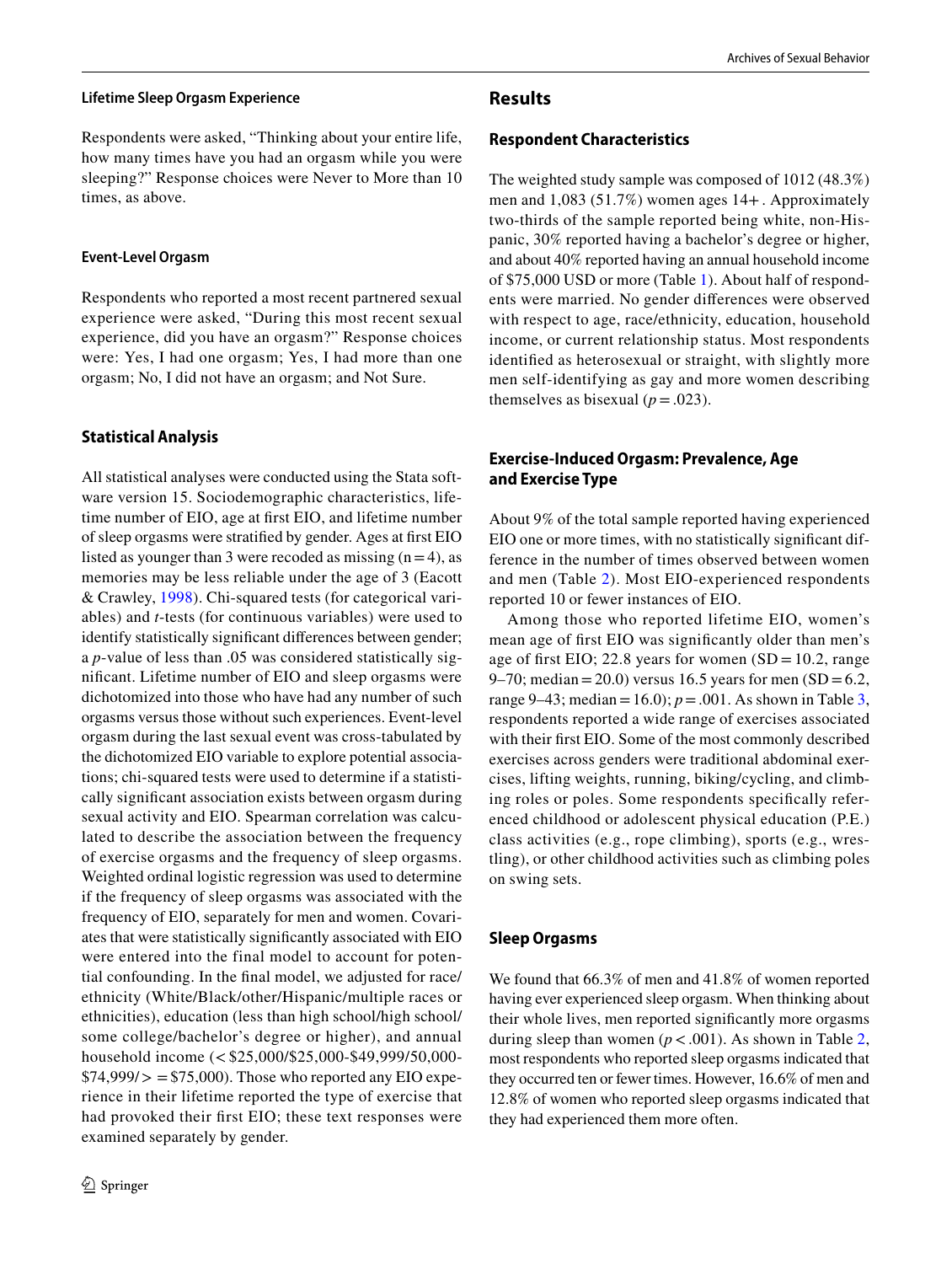<span id="page-4-0"></span>

|  |  |  |  | Table 1 Weighted demographic characteristics for respondents |
|--|--|--|--|--------------------------------------------------------------|
|--|--|--|--|--------------------------------------------------------------|

|                                    | Men        | Women       | Total       |
|------------------------------------|------------|-------------|-------------|
| <b>Characteristics</b>             | $\%$ (n)   | % (n)       | % (n)       |
| Total                              | $N = 1012$ | $N = 1083$  | $N = 2095$  |
| Age                                | $p = .764$ |             |             |
| 14–17                              | 7.0(71)    | 6.5(70)     | 6.7 (141)   |
| $18 - 24$                          | 11.1(113)  | 8.8(95)     | 9.9(208)    |
| $25 - 29$                          | 9.6(97)    | 10.4 (112)  | 10.0 (209)  |
| $30 - 39$                          | 14.1 (143) | 15.1 (163)  | 14.6 (306)  |
| 40-49                              | 16.2(164)  | 15.3 (166)  | 15.8 (330)  |
| $50 - 59$                          | 18.8 (191) | 17.9 (193)  | 18.3 (384)  |
| $60+$                              | 23.2(235)  | 26.2(283)   | 24.7 (518)  |
| Race/Ethnicity                     | $p = .936$ |             |             |
| White, non-Hispanic                | 65.4 (663) | 64.9 (702)  | 65.1 (1365) |
| Black, non-Hispanic                | 10.8 (109) | 12.1 (132)  | 11.5 (241)  |
| Other, non-Hispanic                | 6.0(60)    | 6.5(70)     | 6.2(130)    |
| Hispanic                           | 16.1(163)  | 15.0 (163)  | 15.6 (326)  |
| Multiple races/ethnicities         | 1.7(17)    | 1.5(16)     | 1.6(34)     |
| <b>Adult/Parent Education</b>      | $p = .669$ |             |             |
| Less than high school              | 13.0 (132) | 11.0(119)   | 11.9 (250)  |
| High school                        | 30.0 (304) | 29.0 (314)  | 29.5 (618)  |
| Some college                       | 27.4 (278) | 30.2 (327)  | 28.8 (604)  |
| Bachelor's degree or higher        | 29.6 (300) | 29.8 (323)  | 29.7 (623)  |
| Adult/Parent Household             | $p = .238$ |             |             |
| Income                             |            |             |             |
| $<$ \$25,000                       | 15.4(155)  | 19.7 (213)  | 17.6 (369)  |
| \$25,000-\$49,999                  | 21.9 (221) | 22.8 (247)  | 22.3 (468)  |
| 50,000-\$74,999                    | 18.6 (188) | 18.2 (197)  | 18.4 (385)  |
| $>$ = \$75,000                     | 44.2 (448) | 39.3 (426)  | 41.7 (873)  |
| <b>Sexual Orientation</b>          | $p = .023$ |             |             |
| Heterosexual/Straight              | 92.2 (934) | 93.1 (1008) | 92.7 (1941) |
| Gay or lesbian                     | 4.7(48)    | 2.2(24)     | 3.4(72)     |
| <b>Bisexual</b>                    | 1.4(14)    | 3.1(34)     | 2.3(48)     |
| Asexual/Other                      | 0.9(9)     | 1.5(16)     | 1.2(25)     |
| <b>Current Relationship Status</b> | $p = .660$ |             |             |
| Single, not dating                 | 23.3 (236) | 21.4 (232)  | 22.3 (468)  |
| Dating or in a relationship        | 21.5 (218) | 22.3 (242)  | 21.9 (460)  |
| Married                            | 47.6 (482) | 49.8 (539)  | 48.7 (1020) |

### **Association between Exercise Orgasms and Event‑Level Orgasms**

Among women, orgasm at the most recent partnered sexual event was reported by 49.5%  $(n = 48)$  of those with one or more lifetime EIO experience and by  $58.3\%$  (n =  $510$ ) of those with no lifetime EIO experience. Among men, orgasm at the most recent partnered sexual event was reported by 75.8% ( $n = 53$ ) of those with one or more lifetime EIO experience and by  $82.6\%$  (n = 675) of those with no lifetime EIO experience. The frequency of lifetime EIO experience was not statistically significantly associated with event-level orgasm for men or women.

## **Association between Exercise Orgasms and Sleep Orgasms**

Frequency of sleep orgasm experience was positively correlated with frequency of exercise orgasm for both men (Spearman rho =  $.186, p < .001$ ) and women (rho =  $.189, p < .001$ ). Having more than two lifetime sleep orgasm experiences was positively associated with the frequency of EIO for men, even after adjusting for race/ethnicity, education, and household income. Adjusting for the same variables, for women, having one to two or over ten lifetime sleep orgasms were positively associated with the frequency of EIO they reported (Table [4](#page-7-0)). Among men, those reporting three to five lifetime sleep orgasm experiences were 7.74 times (95% CI: 0.74, 10.54) more likely to report a having had a higher frequency of lifetime EIO, and these odds increase with men who report more than ten lifetime sleep orgasms being 13.15 times (95% CI: 3.90, 44.34) more likely to also report having had a higher frequency of lifetime EIO. Among women, those reporting one or two lifetime sleep orgasm experiences were 3.19 times (95% CI: 1.43, 7.71) more likely to report having a higher frequency of EIO experience and women who reported more than 10 lifetime sleep orgasms were 7.51 times (95% CI: 3.47, 16.30) more likely. However, there was not a significant association for women who reported having between three and ten lifetime sleep orgasms and the frequency of EIO they reported. Men who had more formal education and a higher annual household income were significantly less likely to report having experienced more EIO during their lifetime. No other significant associations were observed among women.

# **Discussion**

The present study describes EIO among adolescents and adults who participated in a U.S. nationally representative probability survey. Our study augments the existing literature by providing U.S. population-level estimates of EIO of about 9%, with no statistically significant difference by gender. We included men in our study, which extended the literature as the one prior study focused on EIO included only women participants. Our findings were consistent with Herbenick and Fortenberry ([2011](#page-9-4)), showing that exercises commonly associated with one's first EIO experience vary considerably but are often exercises known to recruit the core abdominal muscles. These include exercises traditionally thought of as "abdominal exercises" (e.g., sit-ups, crunches, Roman chair leg raises) as well as exercises such as climbing ropes or poles, pull-ups, chin-ups, lifting weights, gymnastics, heavy lifting, and other exercises known to recruit the core musculature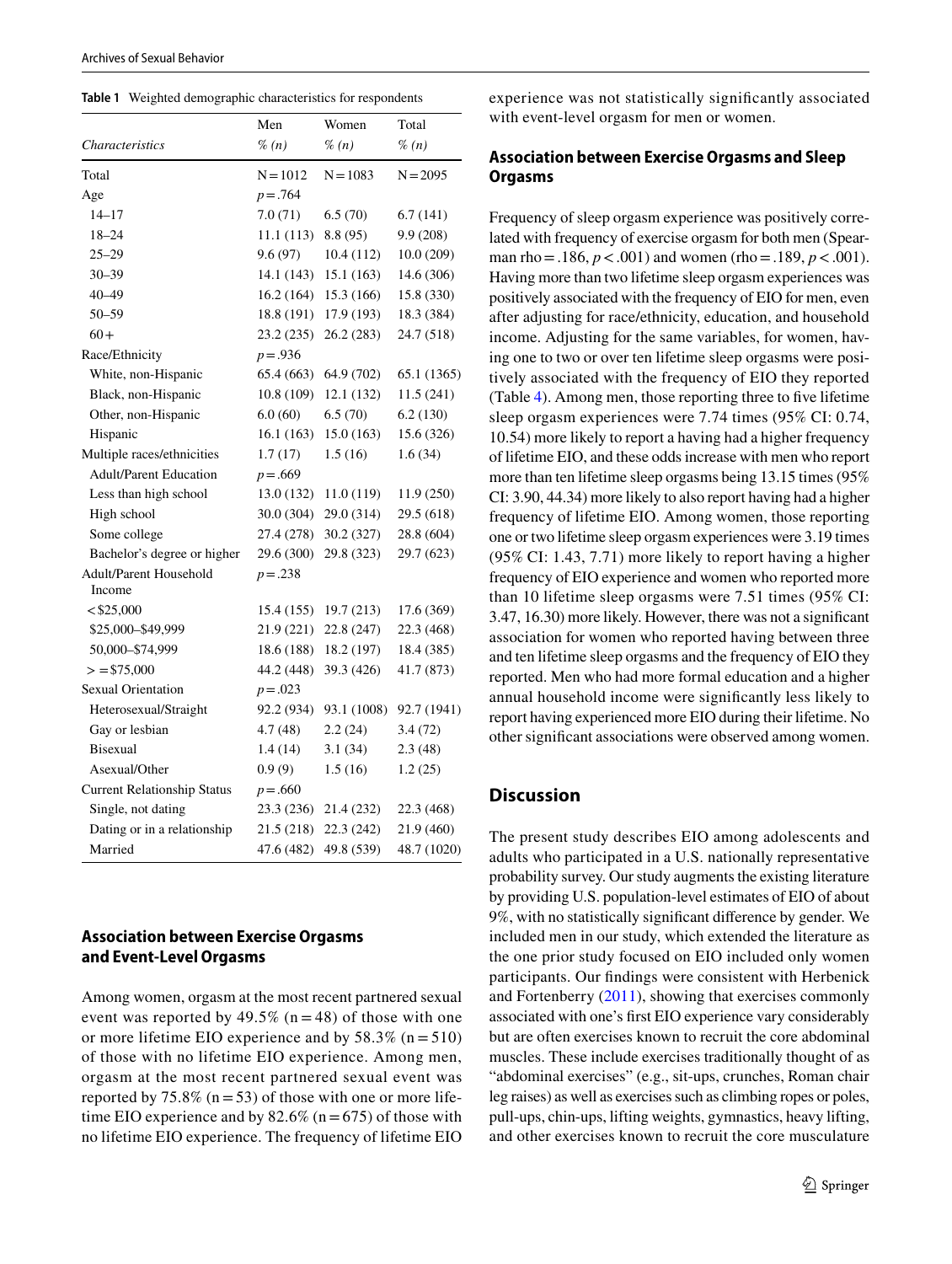| Characteristics                     | Men        | Women      | Total       |  |
|-------------------------------------|------------|------------|-------------|--|
|                                     | $\%$ (n)   | $\%$ (n)   | $\%$ (n)    |  |
| Lifetime number of exercise orgasms | $p = .492$ |            |             |  |
| Never                               | 92.4 (890) | 90.5 (971) | 91.4 (1861) |  |
| 1 or 2 times                        | 4.0 (38)   | 4.6(49)    | 4.3(87)     |  |
| $3-5$ times                         | 2.4(23)    | 2.5(27)    | 2.5(50)     |  |
| $6-10$ times                        | 0.3(3)     | 1.2(13)    | 0.8(16)     |  |
| $11 + times$                        | 0.9(9)     | 1.1(12)    | 1.0(21)     |  |
| Age at first exercise orgasm        | $p = .001$ |            |             |  |
| Mean $(SD)$                         | 16.8(5.9)  | 22.8(10.1) | 20.3(9.2)   |  |
| Lifetime number of sleep orgasms    | p < .001   |            |             |  |
| Never                               | 33.7 (323) | 58.2 (622) | 46.6 (945)  |  |
| 1 or 2 times                        | 21.3 (204) | 14.6(156)  | 17.8 (360)  |  |
| $3-5$ times                         | 21.6 (206) | 9.1(97)    | 15.0(304)   |  |
| $6-10$ times                        | 6.8(65)    | 5.4 (58)   | 6.0(122)    |  |
| $11 + times$                        | 16.6(159)  | 12.8(137)  | 14.6 (296)  |  |

<span id="page-5-0"></span>**Table 2** Descriptive characteristics of different ty of orgasms

for strength or stabilization (e.g., Hewit et al., [2018;](#page-9-26) Olivia-Lozano & Muyor, [2020;](#page-9-8) Youdas et al., [2010](#page-9-27)). Additionally, our findings echo earlier research showing that some people recall first experiencing EIO as children or adolescents (Herbenick & Fortenberry, [2011](#page-9-4)); in the present study, participants described EIO occurring from P.E. class activities and from playful recreation, such as climbing poles on swing sets.

Among men, we found that those with lower annual income and less formal education were more likely to report experiencing EIO. This may reflect the fact that physical labor—itself a form of exercise—can contribute to EIO. For example, in the present study one man indicated that his first EIO occurred while "loading an eighteen-wheeler with 55-gallon steel drums" (Table [3\)](#page-6-0). Similarly, Herbenick et al. ([2018](#page-9-0)) provided an account from someone who indicated that they sometimes experience orgasm while lifting heavy bags as part of their work as an airline bag handler. The first author has also heard anecdotally from a number of men who described orgasms occurring during army training exercises and fitness tests. Just as Ellis ([1905\)](#page-8-0) noted that, historically, women using heavy sewing machines with foot pedals appeared to have orgasms, our contemporary finding about EIO and education/income may reflect the intersections of gender, socio-economic status, and labor.

Our research further extends the literature by providing population-representative data on the prevalence of sleep orgasm, or at least the prevalence of memory or awareness of sleep orgasms. We found that sleep orgasms are prevalent in the U.S. population. Significantly more men than women reported lifetime experience with sleep orgasm. Reasons for this difference are not clear but may be related to complex relationships of sleep and sexual physiologies, as with the common experience of nocturnal penile tumescence (NPT), or morning erections, among males. Alternatively, males may

more often wake during sleep orgasms due to ejaculation or else may more often become aware of nocturnal emissions as a result of noticing semen on their underwear or bedding (e.g., Stein & Reiser, [1994](#page-9-28)). Even though it's not clear to what extent nocturnal emissions are associated with orgasm, it may be that males interpret emissions as evidence of orgasm and thus may overreport sleep orgasm. Females may less often have such a noticeable physical sign of a sleep orgasm and consequently may underreport sleep orgasm. Another explanation for our finding that men more often reported sleep orgasm may reflect the frequent finding that males more often report orgasm from a range of sexual experiences (Herbenick et al., [2010;](#page-9-22) Richters et al., [2006](#page-9-29)). People may also differ in how they interpret whether an orgasm has occurred; if one's personal understanding or definition of orgasm requires some form of sex as a necessary (though not always sufficient) condition for orgasm, then one might not report orgasms that didn't fit. Given that many adults in our sample provided early ages of EIO during childhood, subsequent qualitative research may shed light on how people interpret EIO sensations in the years before they understand much about orgasm.

We found a positive relationship between lifetime experience of EIO and sleep orgasms, though this relationship was clearer among men than women; subsequent research might use a continuous measure of orgasm frequency rather than an ordinal one. However, we found no statistically significant relationship between EIO and event-level orgasm during partnered sexual activities. The association between EIO and sleep orgasms may reflect an underlying predisposition to unintentional orgasm in some people; however, partnered sexual activities introduce a number of other variables such as one's own or a partner's efforts in regard to orgasm, various sexual behaviors, sexual fantasy, direct genital touching and stimulation, potentially sex toys, and so on. It may be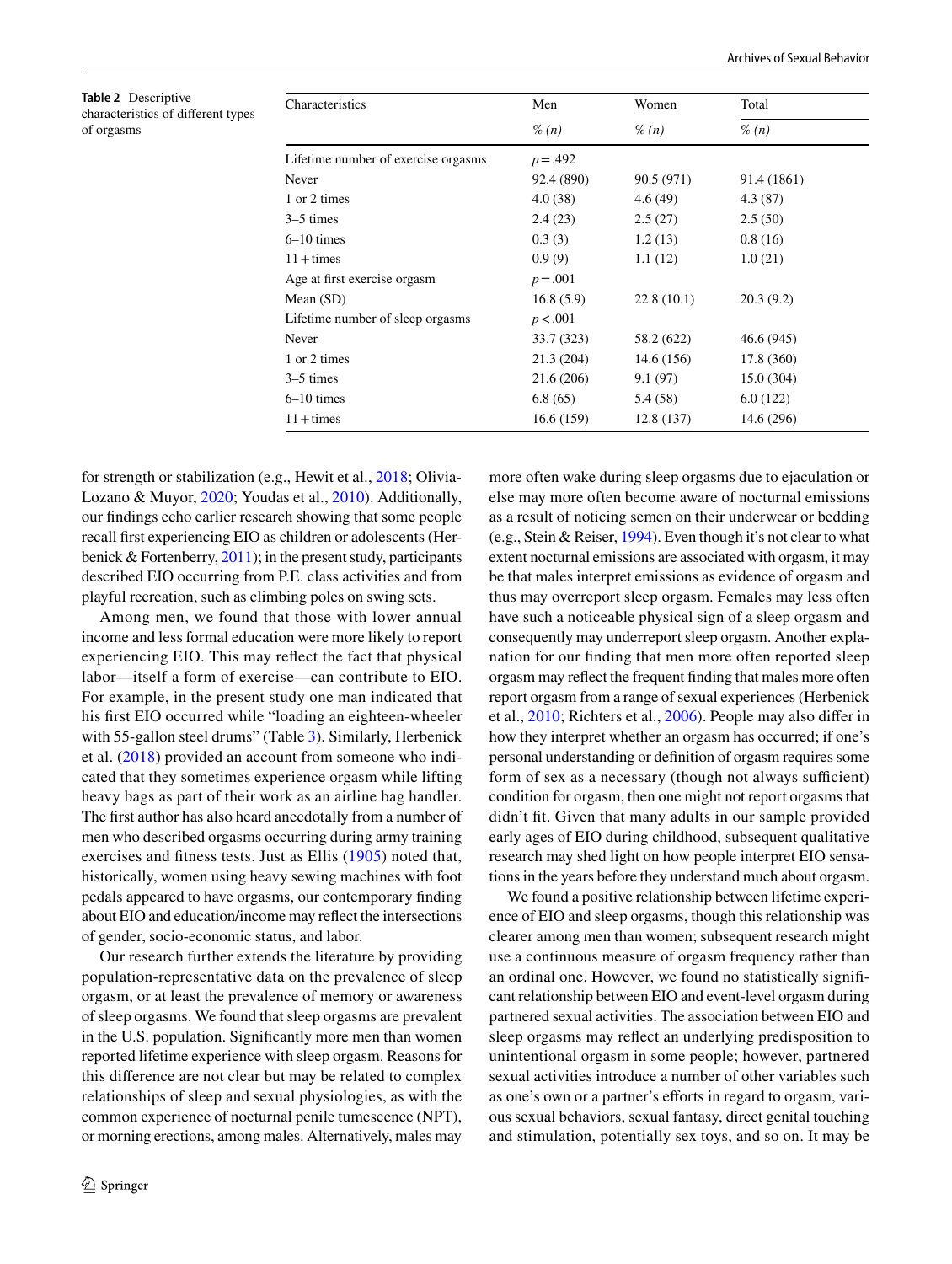| Vien                                                                                |      | Women                                                                                     |        |
|-------------------------------------------------------------------------------------|------|-------------------------------------------------------------------------------------------|--------|
| ixercise                                                                            |      | Exercise                                                                                  |        |
| Abdominal exercises, sit-ups                                                        |      | Abdominal exercises (including Roman Chair), sit-ups                                      |        |
| liting weights.                                                                     |      | 3iking/cycling                                                                            |        |
| limbing rope, pole, or swing sets                                                   |      | logging/running                                                                           |        |
| Running                                                                             |      | Lifting weights                                                                           |        |
| 3iking/cycling                                                                      |      | Yoga                                                                                      |        |
| Wrestling                                                                           |      | limbing rope, poles                                                                       |        |
| Chin ups                                                                            |      | Horseback riding                                                                          |        |
| Pullups                                                                             |      | Calf raises; dancing; exercise class; floor exercises; gymnastics; jumping on large ball; | l each |
| Push ups                                                                            |      | leg lifts; rocking horse, on my stomach, hands and legs off floor and rocking; swim-      |        |
| Gym class; jumping jacks; Loading an eighteen-wheeler with 55-gallon steel drums;   | each | ming; walking on tread mill                                                               |        |
| Riding a small motorcycle; stretching; swimming; Using a Soloflex system apparatus; |      |                                                                                           |        |
| walking                                                                             |      |                                                                                           |        |

that partnered sexual activity has too much "noise" associated with it to clearly assess a relationship between partnered orgasm and experiences like EIO and sleep orgasm which more often appear to just happen and are not necessarily under voluntary control. Subsequent research might further examine how EIO experiences are related to other experiences of orgasm, such as during masturbation or specific partnered sex acts (e.g., vaginal intercourse, oral sex, handgenital stimulation). Additionally, subsequent research might ask how people feel about both their EIO and sleep orgasms, to what extent these experiences have ever concerned people or their partners, as well as how individuals may use these experiences to learn from their bodies and enhance pleasure during solo or partnered sexual activities.

Sex therapists and sexual medicine providers may find these data useful in efforts to contextualize their clients' experiences. At about a 9% population prevalence, EIO is not unique to any particular sex or gender. Our data also demonstrate that sleep orgasms are prevalent but are not ubiquitous, even among males for whom they are most often described in relation to puberty and adolescence. Subsequent research might explore to what extent EIO or sleep orgasm changes for people with different sexual dysfunctions or are reliable signs of therapeutic response as is sometimes seen with NPT (e.g., Canguven et al., [2016](#page-8-7)). Sexual health educators might include information about exercise-induced orgasms in lesson plans that teach more broadly about orgasm. EIO is not openly discussed in many circles; in our professional experience conducting this research and discussing it with colleagues and students, we have encountered varied responses including disbelief that people could possibly orgasm during exercise, suspicion that EIO could only arise from vulvar or penile friction, as well as relief to hear that others (like them) experience EIO.

# **Strengths and Limitations**

<span id="page-6-0"></span>A strength of the present study is that data are from a U.S. nationally representative probability sample and thus can be used to estimate prevalence of lifetime EIO and sleep orgasms in the general population of those aged 14+. Additionally, although address-based sampling was used to establish the Ipsos KnowledgePanel®, data collection occurred online which can facilitate the reporting of sensitive behaviors including sexual experiences (Burkill et al., [2016\)](#page-8-8). That said, our response rate was 45.6% which is respectable but does leave the possibility that those who participated in our study were somehow different than those who did not click on the link to learn about the research, or different from those who read about the study but chose not to participate. Another strength of our work is that our sample includes adolescents, thus adding to a growing body of literature that examines young people's experiences with orgasm and other aspects of human sexuality that move beyond risk (e.g., Tolman &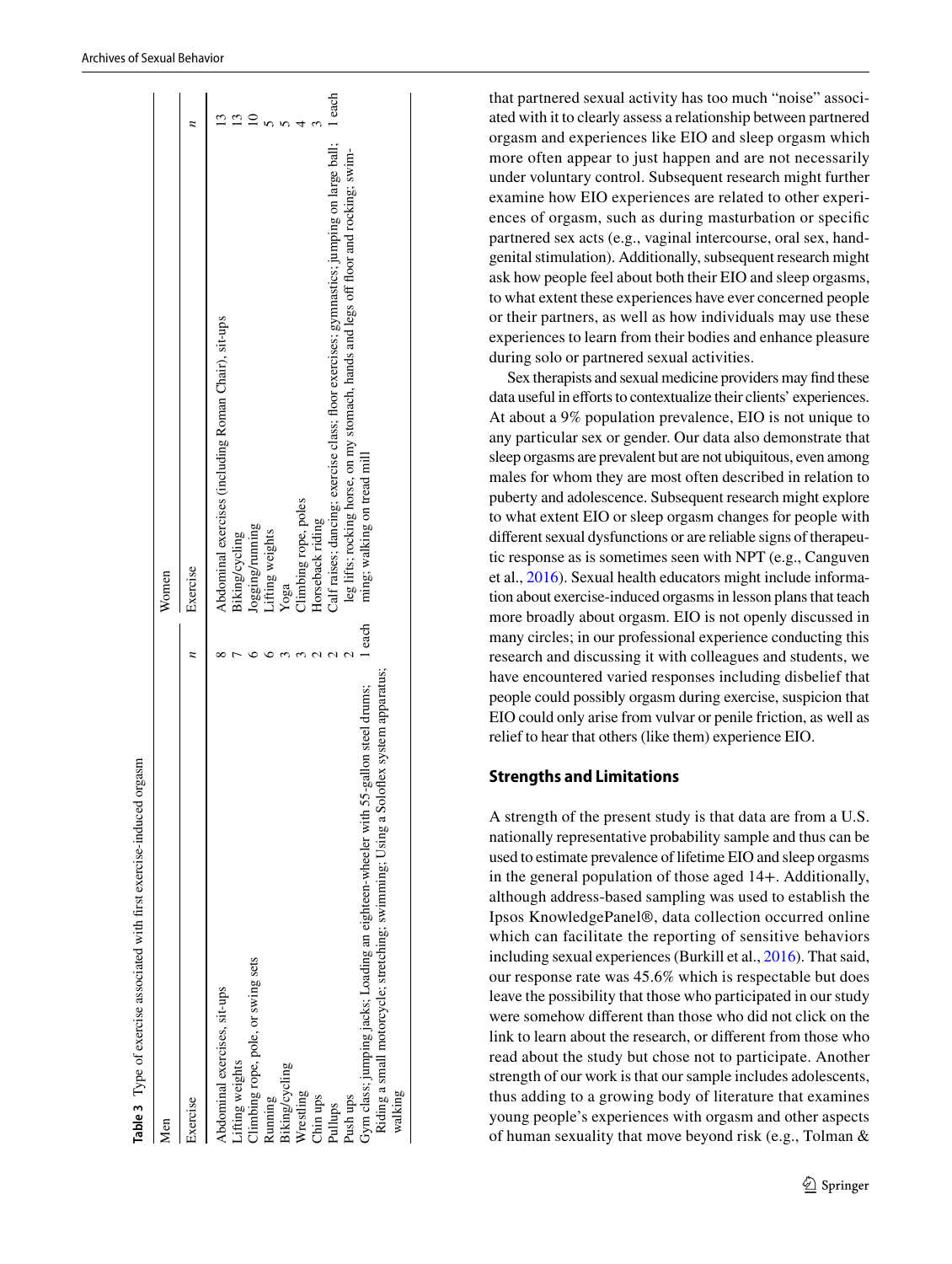<span id="page-7-0"></span>**Table 4** Association between lifetime sleep orgasms and lifetime exercise orgasms

|                             | Men       |                     |            | Women     |                     |            |
|-----------------------------|-----------|---------------------|------------|-----------|---------------------|------------|
| Characteristics             | <b>OR</b> | $(95\% \text{ CI})$ | $p$ -value | <b>OR</b> | $(95\% \text{ CI})$ | $p$ -value |
| Lifetime sleep orgasms      |           |                     |            |           |                     |            |
| Never                       | 1.00      |                     | -          | 1.00      |                     |            |
| 1 or 2 times                | 2.78      | (0.74, 10.54)       | .123       | 3.19      | (1.43, 7.11)        | .004       |
| $3-5$ times                 | 7.74      | (2.43, 24.71)       | .001       | 2.51      | (0.96, 6.57)        | .060       |
| $5-10$ times                | 15.15     | (3.66, 62.67)       | < .001     | 1.10      | (0.25, 4.95)        | .896       |
| More than 10 times          | 13.15     | (3.90, 44.34)       | < .001     | 7.51      | (3.47, 16.30)       | < .001     |
| Race/Ethnicity              |           |                     |            |           |                     |            |
| White, non-Hispanic         | 1.00      |                     |            | 1.00      |                     |            |
| Black, non-Hispanic         | 2.09      | (0.74, 5.89)        | .161       | 0.52      | (0.18, 1.50)        | .227       |
| Other, non-Hispanic         | 2.66      | (0.72, 9.85)        | .144       | 0.62      | (0.08, 4.44)        | .628       |
| Hispanic                    | 2.13      | (0.92, 4.95)        | .078       | 1.36      | (0.56, 3.28)        | .479       |
| Multiple races/ethnicities  | 1.82      | (0.27, 12.28)       | .540       | 1.41      | (0.29, 6.77)        | .669       |
| Education                   |           |                     |            |           |                     |            |
| Less than high school       | 1.00      |                     |            | 1.00      |                     |            |
| High school                 | 0.17      | (0.06, 0.53)        | .002       | 0.45      | (0.15, 1.32)        | .147       |
| Some college                | 0.33      | (0.14, 0.77)        | .011       | 0.42      | (0.14, 1.28)        | .126       |
| Bachelor's degree or higher | 0.19      | (0.08, 0.52)        | .001       | 0.52      | (0.16, 1.65)        | .264       |
| Annual household income     |           |                     |            |           |                     |            |
| $<$ \$25,000                | 1.00      |                     |            | 1.00      |                     |            |
| \$25,000-\$49,999           | 0.22      | (0.07, 0.67)        | .007       | 0.75      | (0.28, 2.01)        | .569       |
| 50,000-\$74,999             | 0.30      | (0.11, 0.82)        | .019       | 0.73      | (0.27, 1.99)        | .539       |
| $>$ = \$75,000              | 0.31      | (0.13, 0.74)        | .008       | 0.62      | (0.24, 1.62)        | .334       |

McClelland, [2011\)](#page-9-30). However, we did not interrogate the developmental processes involved in young people's experiences with EIO. For those who first experience EIO in childhood or adolescence, how do they make sense of these bodily sensations if they don't yet even have a concept of orgasm? At what ages and under what circumstances is EIO immediately recognized as an orgasm as compared to being understood as an orgasm only later on, after acquiring adolescent or adult sexual experience? Subsequent research might investigate these experiences.

Although our study methodology (being a U.S. probability survey) is a strength, a weakness is that we are limited to a small percentage of respondents who described themselves as having a sexual identity other than heterosexual and even fewer described themselves as transgender  $(n = 145)$ non-heterosexual sexual identities;  $n = 0$  who identified as transgender, though it is possible that some respondents were transgender but do not identify with that term). Thus, our data largely reflect the experiences of U.S. sexual and gender majorities. Subsequent research on EIO might focus more specifically on the experiences of sexual and/or gender minoritized individuals. Given the significant expense of U.S. nationally representative surveys, we were also limited in survey space. Thus, we chose to examine EIO experience in connection with event-level orgasm due to the fact that the NSSHB has a detailed assessment of participants' most recent sexual experience, including orgasm. However, it may be that other assessments of orgasm—for example, with different time frames (e.g., past month or past year) or focused on specific behaviors (e.g., masturbation or vaginal penetration)—would yield important insights. Subsequent research should continue to explore the ways in which EIO is, or is not, similar to other experiences of orgasm.

The present research does not address how EIO works; indeed, potential physiological explanations are beyond the scope of the present research, which used self-report. Additionally, the present research does not address who is or who is not capable of experiencing EIO—even if they haven't yet experienced it—nor does it address how EIO experiences may shift across the life course. Subsequent research might address biomechanical aspects of EIO as well as whether ease of experiencing EIO changes in regard to pregnancy, hysterectomy, vaginal delivery, c-sections, menopause, or treatments affecting the prostate or uterus, any of which can change how people experience orgasms during sexual activity (Levin, [2018](#page-9-31)). Until such physiological research is conducted, we urge caution in making any assertions about what causes EIO. Popular press articles about EIO often identify a range of causes of EIO including hormonal changes, muscular tension, pelvic floor muscles, "nerve impulses," and clitoral stimulation (e.g., Castillo, [2012;](#page-8-9) Evans, n.d.; Ilano, [2018\)](#page-9-32)—even though no research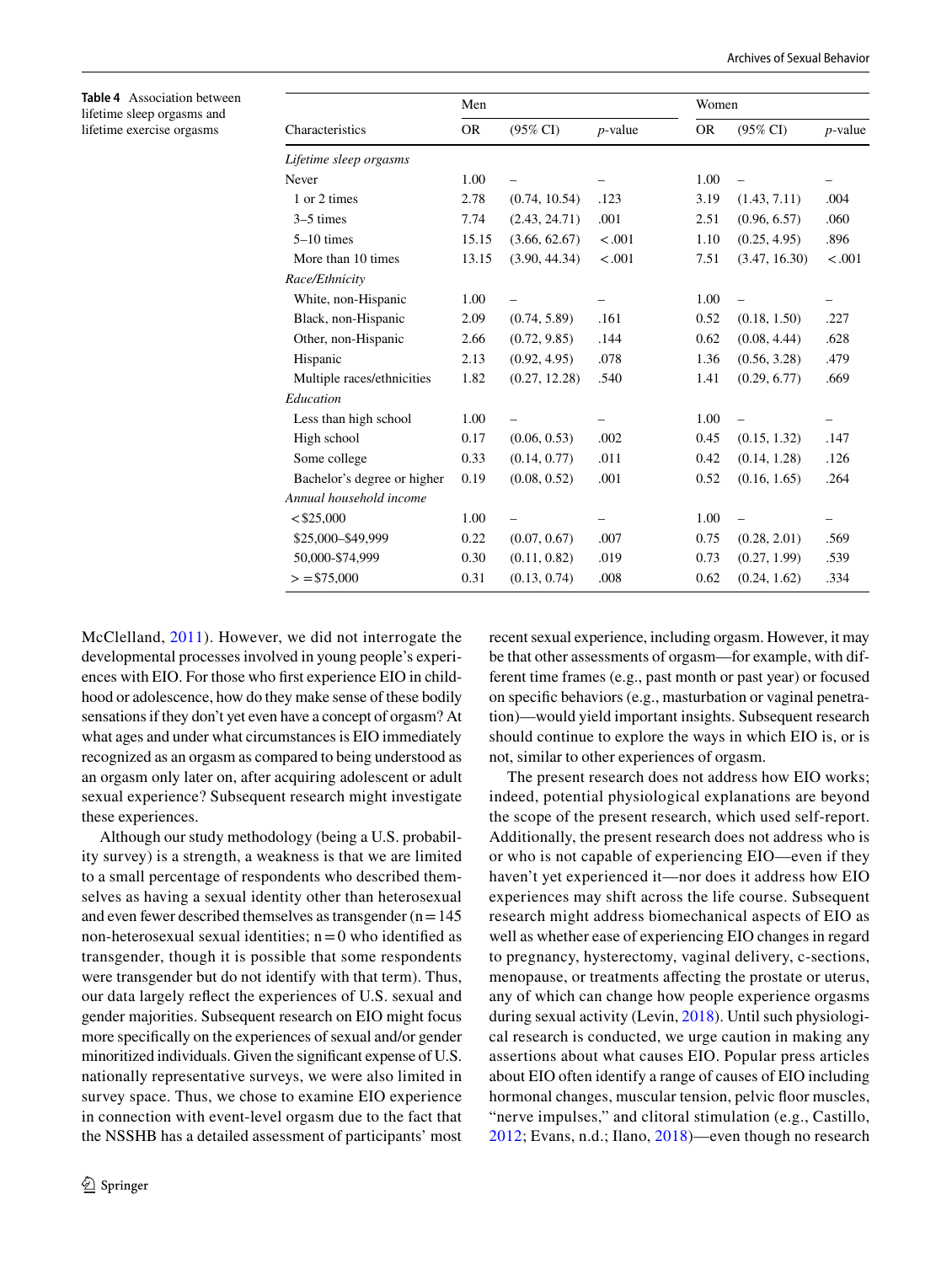to date has investigated, let alone established, any of these as causal mechanisms of EIO.

Subsequent research might investigate more thoroughly how people feel about their experiences with EIO and with sleep orgasm, such as whether people's bed partner(s) have noticed their sleep orgasm, as well as other interpersonal and contextual issues related to sleep orgasm. Past research has shown, for example, that people interpret their orgasms outside of sexual contexts in varied ways, sometimes positively and other times with guilt or concern (Irfan & Schenck, [2018](#page-9-33); Tilt, [1881\)](#page-9-10). Although many people experience orgasm outside of sexual contexts, with or without direct genital stimulation, orgasm is still often seen as reflecting sexual feelings or experiences; thus, for some people orgasm may feel "out of place" or even concerning when experienced in other ways. Finally, while we asked about people's experiences with exercise and sleep orgasm, we did not define for them what an orgasm is or what it may feel like; thus, responding to the item requires some pre-existing understandings of orgasm. Given the diverse ways that people describe their own orgasms, we did not wish to artificially narrow the meaning of orgasm. Indeed, while orgasm is occasionally paired with the term "climax" in some studies, (e.g., Laumann et al., [2005;](#page-9-34) Mitchell & Wellings, [2013](#page-9-35); Rosen et al., [2000\)](#page-9-36), more often the term orgasm is not defined in survey or interview research (e.g., Chadwick et al., [2019](#page-8-10); Heiman et al., [2011](#page-9-37); Herbenick et al., [2018;](#page-9-0) Muehlenhard & Shippee, [2010](#page-9-38); Opperman et al., [2014](#page-9-39); Richters et al., [2006\)](#page-9-29).

# **Conclusions**

Although exercise-induced orgasm remains a poorly understood experience, the present research uses a populationrepresentative sample to demonstrate that about 9% of Americans have experienced EIO at least once, that EIO can first begin in childhood, and that it appears to be associated with experience of sleep orgasms.

**Acknowledgements** The authors are grateful to Stephanie Dickinson and Greyson Foote for their analytic support. The authors also appreciate Church and Dwight Co., Inc., maker of Trojan sexual health products, for their generous support of the National Survey of Sexual Health and Behavior. The sponsor provided feedback on the survey questionnaire (which was developed by the researchers); however, they did not participate in data collection, had no contact with participants, were not involved in data analysis, and did not participate in manuscript writing or editing.

**Author contributions** Herbenick and Fortenberry developed the survey. Fu and Herbenick analyzed data. All authors contributed to manuscript preparation, review, and approval.

**Funding** The authors are grateful to Church and Dwight Co., Inc., maker of Trojan sexual health products, for their generous support of the National Survey of Sexual Health and Behavior.

**Data Availability** If accepted for publication, a limited data set may be archived at Indiana University.

#### **Declarations**

**Conflicts of interest** The authors declare that they have no conflict of interest.

**Ethical Approval** The research involved human subjects and, as noted in the manuscript, the institutional review board at Indiana University reviewed and approved study protocols and measures (Protocol 1207009071).

**Informed Consent** Participants reviewed an IRB-approved Study Information Sheet and indicated consent to participate prior to completing the survey.

### **References**

- <span id="page-8-8"></span>Burkill, S., Copas, A., Couper, M. P., Clifton, S., Prah, P., Datta, J., Conrad, F., Wellings, K., Johnson, A. M., & Erens, B. (2016). Using the web to collect data on sensitive behaviours: A study looking at mode effects on the British National Survey Sexual Attitudes Lifestyles. *PLoS ONE*, *11*(2), e0147983. [https:// doi. org/ 10. 1371/](https://doi.org/10.1371/journal.pone.0147983) iournal.pone.0147983.
- <span id="page-8-7"></span>Canguven, O., Talib, R. A., El-Ansari, W., Shamsoddini, A., Salman, M., & Al-Ansari, A. (2016). RigiScan data under long-term testosterone therapy: Improving long-term blood circulation of penile arteries, penile length and girth, erectile function, and nocturnal penile tumescence and duration. *The Aging Male, 19*, 215–220.
- <span id="page-8-9"></span>Castillo, M. (2012). *Study confirms some women orgasm during exercise.*. Retrieved from https://www.jodivine.com/articles/orgasm/ have-you-ever-had-a-coregasm
- <span id="page-8-10"></span>Chadwick, S. B., Francisco, M., & van Anders, S. M. (2019). When orgasms do not equal pleasure: Accounts of "bad" orgasm experiences during consensual sexual encounters. *Archives of Sexual Behavior*, *48*(8), 2435–2459.
- <span id="page-8-4"></span>Chang, L., & Krosnick, J. A. (2009). National surveys via RDD telephone interviewing vs. the internet: Comparing sample representativeness and response quality. *Public Opinion Quarterly, 73*, 641–678.
- <span id="page-8-1"></span>Chuang, Y., Lin, T., Lui, C., Chen, S., & Chang, C. (2004). Toothbrushing epilepsy with ictal orgasms. *Seizure, 13*, 179–182.
- <span id="page-8-6"></span>Eacott, M. J., & Crawley, R. A. (1998). The offset of childhood amnesia: Memory for events that occurred before age 3. *Journal of Experimental Psychology: General, 127*(1), 22–33.
- <span id="page-8-5"></span>Eisenberg, D., Freed, G. L., Davis, M. M., Singer, D., & Prosser, L. A. (2011). Valuing health at different ages: Evidence from a nationally representative survey in the U.S. *Applied Health Economics and Health Policy, 9*, 149–156.
- <span id="page-8-0"></span>Ellis, H. (1905). *Studies in the psychology of sex* (Vol. 1). William Heinemann Books.
- Evans, S. (n.d.). *Have you ever had a coregasm?* Retrieved on November 10, 2020 from https://www.jodivine.com/articles/orgasm/haveyou-ever-had-a-coregasm
- <span id="page-8-3"></span>Fisher, C., Cohen, H. D., Schiavi, R. C., Davis, D., Furman, B., Ward, K., Edwards, A., & Cunningham, J. (1983). Patterns of female sexual arousal during sleep and waking: Vaginal thermo-conductance studies. Archives of Sexual Behavior, 12, 97-122. https://doi.org/ 10.1007/BF01541556.
- <span id="page-8-2"></span>Gul, A., Yuruk, E., & Serefoglu, E. C. (2018). Frequency of nocturnal emissions and masturbation habits among virgin male religious teenagers. *Revista Internacial de Andrologia, 18*, 21–26.